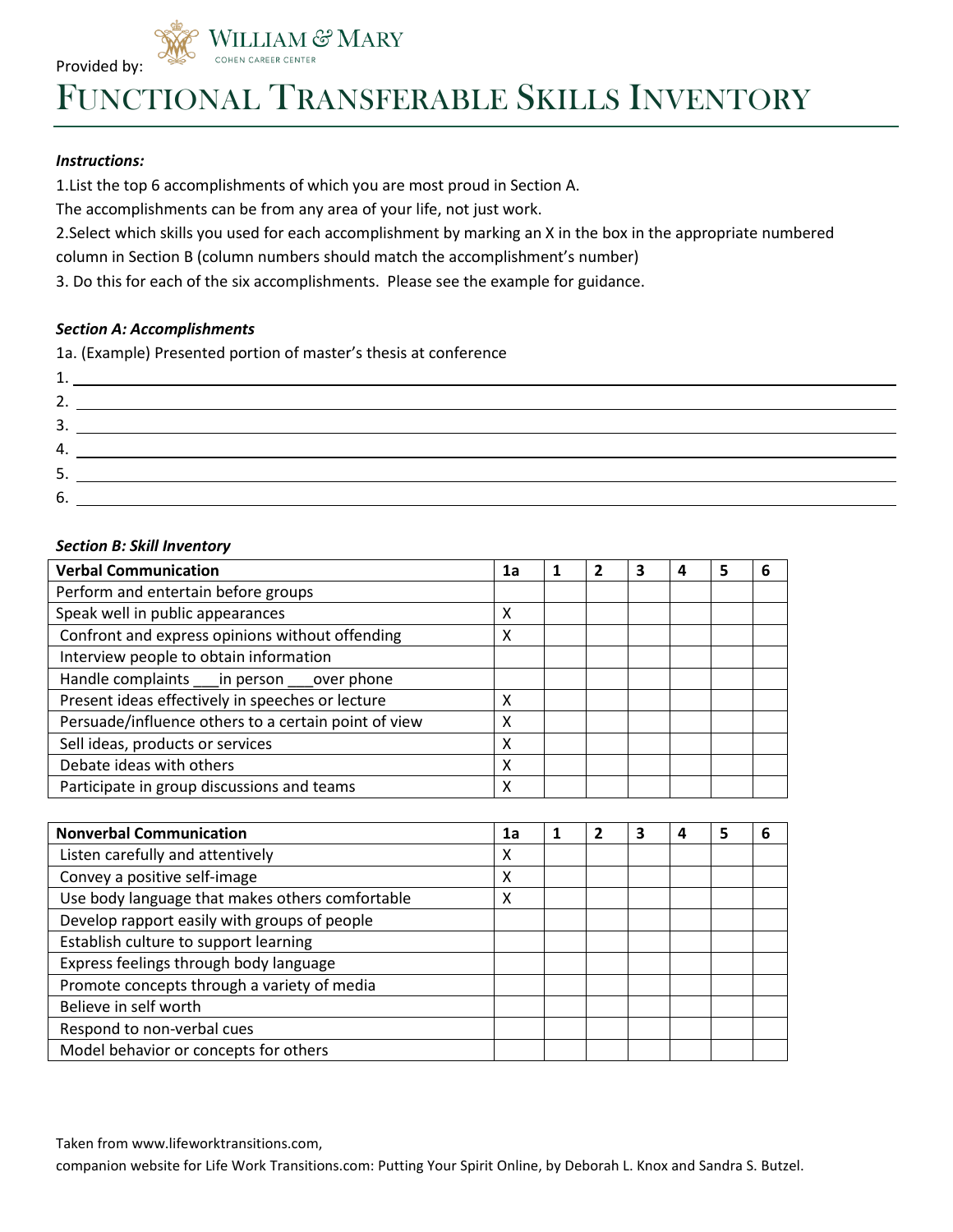

## $\underset{\scriptscriptstyle{\text{COHEN CAREER CENTER}}}{\text{WILLIAN}} \mathcal{\mathfrak{S}^{\!2}} \, \text{MARY}$

| <b>Written Communication</b>                | 1a |  | З | 4 | 5 | 6 |
|---------------------------------------------|----|--|---|---|---|---|
| Write technical language, reports, manuals  | x  |  |   |   |   |   |
| Write poetry, fiction plays                 |    |  |   |   |   |   |
| Write grant proposals                       |    |  |   |   |   |   |
| Prepare and write logically written reports | Χ  |  |   |   |   |   |
| Write copy for sales and advertising        |    |  |   |   |   |   |
| Edit and proofread written material         | χ  |  |   |   |   |   |
| Prepare revisions of written material       | χ  |  |   |   |   |   |
| Utilize all forms of technology for writing |    |  |   |   |   |   |
| Write case studies and treatment plans      |    |  |   |   |   |   |
| Demonstrate expertise in grammar and style  | х  |  |   |   |   |   |

| <b>Train/Consult</b>                           | 1a |  | 4 | 5 |  |
|------------------------------------------------|----|--|---|---|--|
| Teach, advise, coach, empower                  | х  |  |   |   |  |
| Conduct needs assessments                      |    |  |   |   |  |
| Use a variety of media for presentation        |    |  |   |   |  |
| Develop educational curriculum and materials   |    |  |   |   |  |
| Create and administer evaluation plan          |    |  |   |   |  |
| Facilitate a group                             |    |  |   |   |  |
| Explain difficult ideas, complex topics        | χ  |  |   |   |  |
| Assess learning styles and respond accordingly |    |  |   |   |  |
| Consult and recommend solutions                |    |  |   |   |  |
| Write well organized and documented reports    | Χ  |  |   |   |  |

| Analyze                                               | 1a |  | 3 | 4 | 5 | 6 |
|-------------------------------------------------------|----|--|---|---|---|---|
| Study data or behavior for meaning and solutions      | X  |  |   |   |   |   |
| Analyze quantitative, physical and/or scientific data | χ  |  |   |   |   |   |
| Write analysis of study and research                  | X  |  |   |   |   |   |
| Compare and evaluate information                      | x  |  |   |   |   |   |
| Systematize information and results                   |    |  |   |   |   |   |
| Apply curiosity                                       |    |  |   |   |   |   |
| Investigate clues                                     |    |  |   |   |   |   |
| Formulate insightful and relevant questions           | х  |  |   |   |   |   |
| Use technology for statistical analysis               | Χ  |  |   |   |   |   |

| Research                                           | 1a |  | З | 4 | 5 | 6 |
|----------------------------------------------------|----|--|---|---|---|---|
| Identify appropriate information sources           | Χ  |  |   |   |   |   |
| Search written, oral and technological information | χ  |  |   |   |   |   |
| Interview primary sources                          |    |  |   |   |   |   |
| Hypothesize and test for results                   |    |  |   |   |   |   |
| Compile numerical and statistical data             | х  |  |   |   |   |   |
| Classify and sort information into categories      | χ  |  |   |   |   |   |
| Gather information from a number of sources        | х  |  |   |   |   |   |
| Patiently search for hard-to-find information      |    |  |   |   |   |   |
| Utilize electronic search methods                  | х  |  |   |   |   |   |

Taken from www.lifeworktransitions.com,

companion website for Life Work Transitions.com: Putting Your Spirit Online, by Deborah L. Knox and Sandra S. Butzel.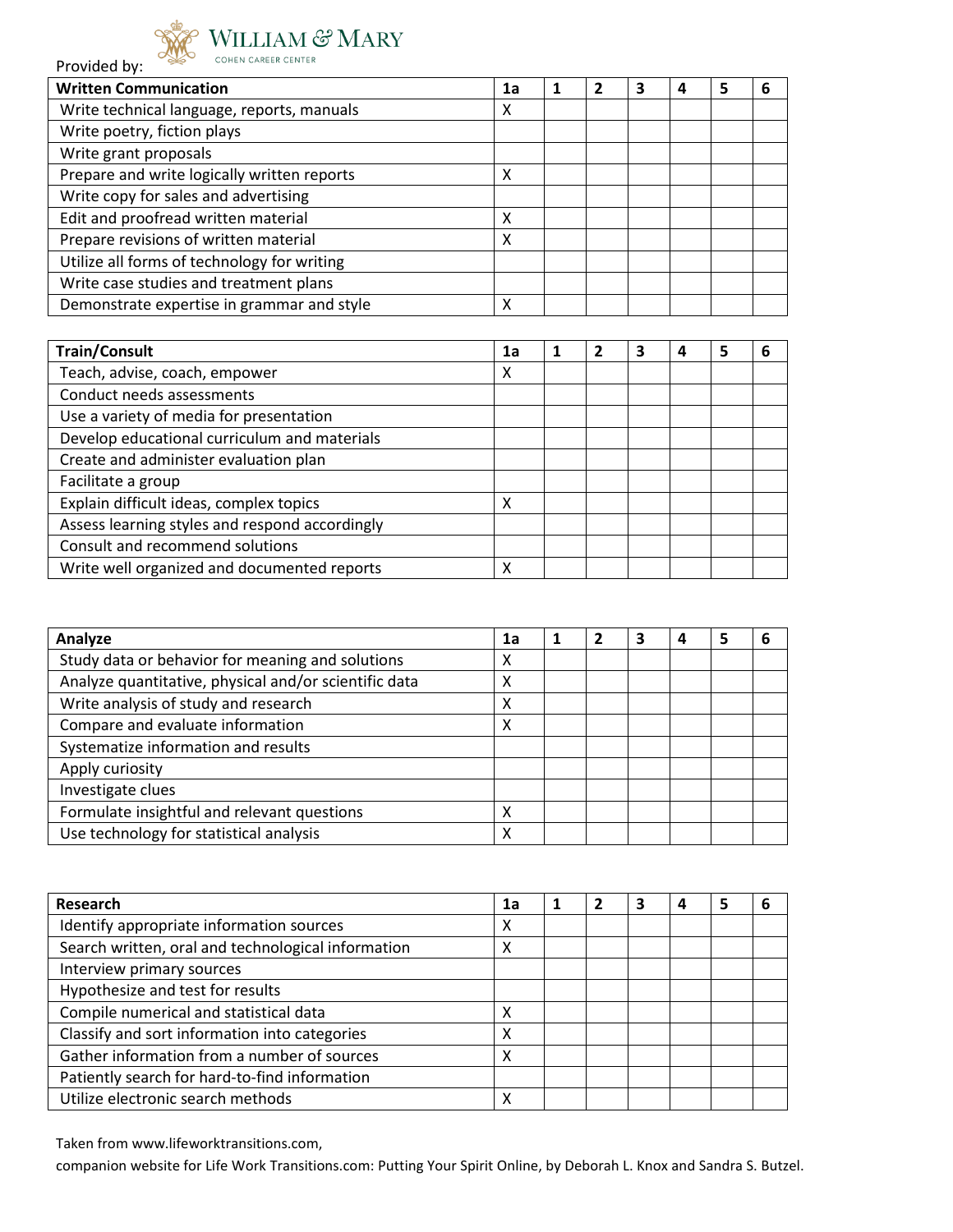



| <b>Plan and Organize</b>                            | 1a |  | з | 4 | 5 | h |
|-----------------------------------------------------|----|--|---|---|---|---|
| Identify and organize tasks or information          |    |  |   |   |   |   |
| Coordinate people, activities and details           |    |  |   |   |   |   |
| Develop a plan and set objectives                   | х  |  |   |   |   |   |
| Set up and keep time schedules                      | χ  |  |   |   |   |   |
| Anticipate problems and respond with solutions      |    |  |   |   |   |   |
| Develop realistic goals and action to attain them   | х  |  |   |   |   |   |
| Arrange correct sequence of information and actions | χ  |  |   |   |   |   |
| Create guidelines for implementing an action        | χ  |  |   |   |   |   |
| Create efficient systems                            |    |  |   |   |   |   |

| <b>Counsel and Serve</b>                             | 1a |  |  |  |
|------------------------------------------------------|----|--|--|--|
| Counsel, advise, consult, guide others               |    |  |  |  |
| Care for and serve people; rehabilitate, heal        |    |  |  |  |
| Demonstrate empathy, sensitivity and patience        |    |  |  |  |
| Help people make their own decisions                 |    |  |  |  |
| Help others improve health and welfare               |    |  |  |  |
| Listen empathically and with objectivity             |    |  |  |  |
| Coach, guide, encourage individuals to achieve goals |    |  |  |  |
| Mediate peace between conflicting parties            |    |  |  |  |
| Knowledge of self-help theories and programs         |    |  |  |  |
| Facilitate self-awareness in others                  |    |  |  |  |

| <b>Interpersonal Relations</b>                | 1a |  | з | 4 | 5 | 6 |
|-----------------------------------------------|----|--|---|---|---|---|
| Convey a sense of humor                       |    |  |   |   |   |   |
| Anticipate people's needs and reactions       |    |  |   |   |   |   |
| Express feelings appropriately                |    |  |   |   |   |   |
| Process human interactions, understand others |    |  |   |   |   |   |
| Encourage, empower, advocate for people       |    |  |   |   |   |   |
| Create positive, hospitable environment       |    |  |   |   |   |   |
| Adjust plans for the unexpected               |    |  |   |   |   |   |
| Facilitate conflict management                |    |  |   |   |   |   |
| Communicate well with diverse groups          | х  |  |   |   |   |   |
| Listen carefully to communication             |    |  |   |   |   |   |

| Leadership                                           | 1a |  | 3 | 4 | 5 | 6 |
|------------------------------------------------------|----|--|---|---|---|---|
| Envision the future and lead change                  |    |  |   |   |   |   |
| Establish policy                                     |    |  |   |   |   |   |
| Set goals and determine courses of action            |    |  |   |   |   |   |
| Motivate/inspire others to achieve common goals      |    |  |   |   |   |   |
| Create innovative solutions to complex problems      |    |  |   |   |   |   |
| Communicate well with all levels of the organization |    |  |   |   |   |   |
| Develop and mentor talent                            |    |  |   |   |   |   |
| Negotiate terms and conditions                       |    |  |   |   |   |   |
| Take risks, make hard decisions, be decisive         |    |  |   |   |   |   |
| Encourage the use of technology at all levels        |    |  |   |   |   |   |

Taken from www.lifeworktransitions.com,

companion website for Life Work Transitions.com: Putting Your Spirit Online, by Deborah L. Knox and Sandra S. Butzel.